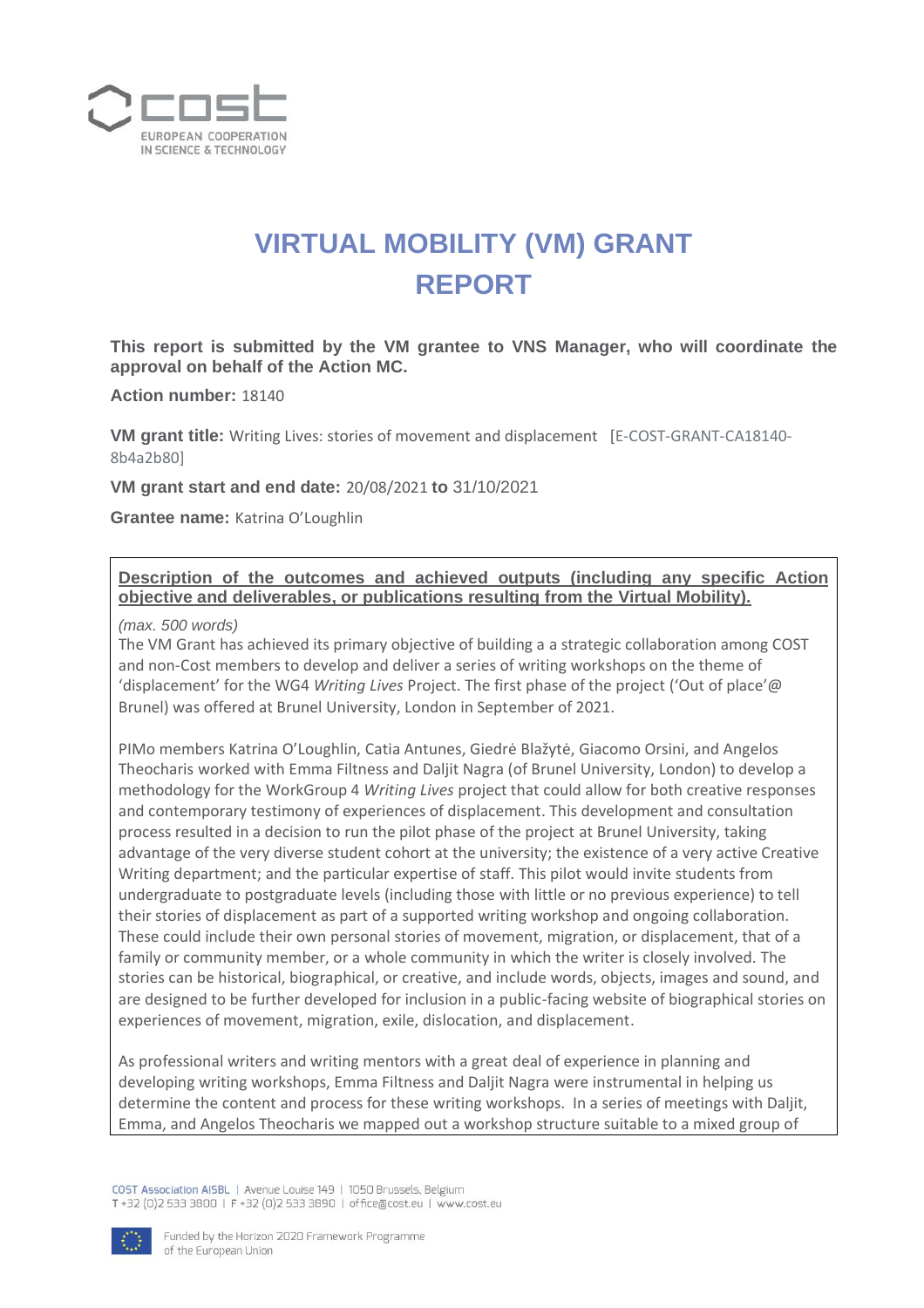

students at Brunel University and for adaptation to the expanded version of the *Writing Lives* project. The first of three proposed workshops was planned and delivered on Wednesday 29<sup>th</sup> September 2021. 'Out of Place @Brunel' was led by Katrina O'Loughlin and Emma Filtness and attended by 10 participants. It was lively and productive, and has identified a group of enthusiastic student writers interested in the work of the PIMo project. This is the first in a series of three linked workshops, with a further two planned for December 2021 and February 2022.

## **Description of the benefits to the COST Action Strategy (what and how).**

#### *(max. 500 words)*

By developing a pilot with students at Brunel University, and encouraging personal collaborations between writer-contributors and the researchers of PIMo, the 'Writing Lives' project seeks to develop a small but significant database of written experience on the themes of the wider PIMo project which can be made accessible to the general public. The project of collecting written experiences of personal displacement and dislocation directly develops the following objectives of the Action MOU:

- To explore common forms and vocabularies of displacement and dispossession across the Mediterranean in order to chart similarities, and significant differences, in the experience and emotional expression of human movement between the fifteenth and twentieth centuries.
- To understand the emotional valences of dislocation for individuals and communities at specific historical junctures, and to evaluate the ways and degree to which these experiences continue to shape contemporary representation of migration and displacement in the modern world.
- To provide an alternative 'displaced' model of migration and human movement capable of recognising and theorising similarities and differences in the historical circulation of people, objects, and ideas through the Mediterranean.

Bringing together contemporary writers and scholars of history in collaborative and mentoring relationships specifically contributes to the following objective to bring historical and contemporary experiences into dialogue:

• To identify a pre-history and context for the contemporary 'crisis' in migration in order to educate scholars, students, governmental agencies, and the public about the emotional vocabulary and impact of current responses to displaced people in the Mediterranean.

The collaborative development of the *Writing Lives* project thus represents a form of strategic outreach outside the specific research traditions utilized by the grant, to include young people and the public (especially members of migrant and refugee communities) in the Action. It additionally provides the Action with a number of potential outputs - written reflections, testimony, interviews, reflective writing , and podcasts - that contribute directly to PIMo's online publication strategy.

## **Description of the virtual collaboration (including constructive reflection on activities undertaken, identified successful practices and lessons learned).**

#### *(max.500 words)*

The participants in the virtual collaboration were PIMo members:

- Katrina O'Loughlin, Brunel University London; Vice-Chair PIMo
- Catia Antunes, Professor of History of Global Economic Networks, University of Leiden, Leader PIMo WorkGroup4: People
- Giedrė Blažytė, Diversity and Development Group, Lithuania
- Giacomo Orsini, Université Catholique de Louvain, Belgium